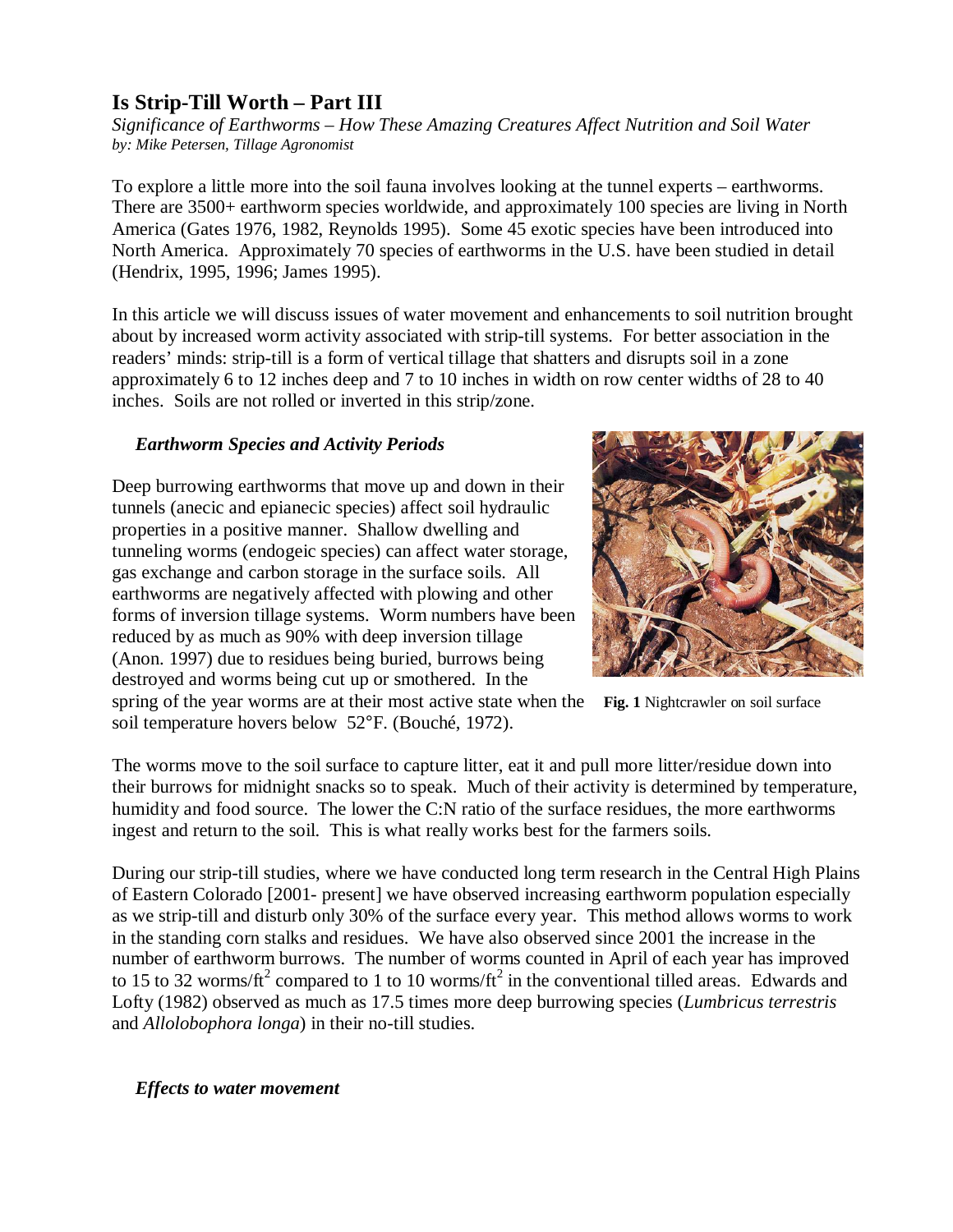Earthworm burrows do enhance water infiltration, gas exchange, and aeration. Fields with worm burrows have been observed to absorb water 4 to 10 times greater than (Edwards and Bohlen, 1996) fields lacking worm tunneling. Studies show that burrows of worms do reduce water runoff and



help recharge deeper sections of the soil profile for drier spells during the growing season. This is what we want to see happen in healthy soils.

Worm tunneling creates open channels (1 to 5mm diameter holes) that connect the soil surface to the subsurface and on into the subsoil. As rainfall or irrigation water flows into these little pipelines, the potential for soils to be wetted more quickly is significant. As the tunnels and larger pores fill with water, the remaining soil matrix pulls the moisture into the drier soil giving way for more water to flow downward. Barnes and Ellis (1979) show that with higher populations of earthworms in conservation tillage method/no-till compared to conventionally tilled small grains, macropores greater than 1.5mm in diameter were filled quicker at depths of 8 to 12 inches deep. The National Soil Tilth Laboratory found that soils with populations  $100 /yd^2$  of living nightcrawlers (*L. terrestris*) were able to absorb a 2 inch/hr rainfall event in 12 minutes. In the same soil without worms, the absorption rate of water was more than 12 hours.

In the studies at the Yuma Irrigation Research Foundation (IRF) between 2002 to 2005, near saturated flow infiltration rates in loam textured surface soils (soil hydraulic conductivity) was 3.1 to 8.0 times faster in strip-till (Petersen and Tichota unpublished) compared to conventional chisel-disk tillage. This is partially due to earthworm tunnels/macropores. Our observations based on the actual counting of pores, in the same IRF study, across a square **Fig. 2** *L. terristris* in burrow decimeter  $(10 \text{cm} \times 10 \text{cm} - 4 \times 4 \text{ in}^2)$  at the depth of 2 to 6 inches showed earthworm tunnels to number 8 to 41, size 2 to 5 mm in diameter.

#### *Effects to soil nutrient availability*

Earthworms, when active, are voracious consumers of litter and residues when active. As they burrow, they consume nematodes, bacteria, protozoa along with the carbon based residues. As they eat bacteria, nitrogen-fixers have been found in the gut of earthworms and castings. These fecal pellets have a higher nitrogenase activity level, which means greater rates of N-fixation from the worm casts (Simek and Pizl, 1989). This process tends to accelerate nutrient cycling and availability to plant roots. It has been observed in another study in Georgia (Parmelee et.al, 1990) that with incorporation of ryegrass litter by earthworms there was a 25% increase in N-uptake. It has been said by numerous researchers that macronutrients and micronutrients are retained in a more stable (chelated) form after passing through an earthworms gut. Auxins (plant hormones) are produced in the worm castings. These products stimulate roots to grow and take up nutrients and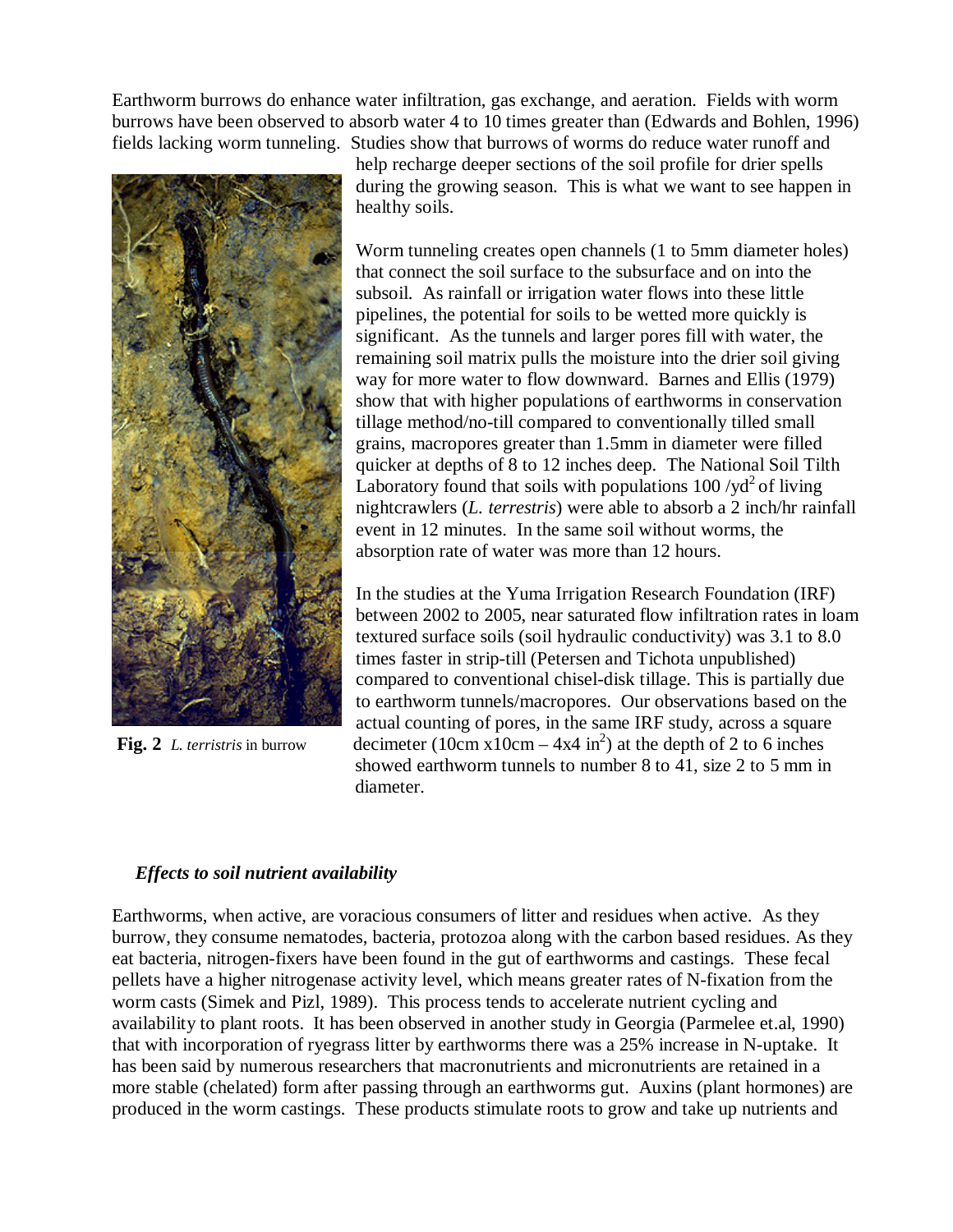water. The castings can further stimulate microorganisms in the soil to release N-P-K to the soil for root absorbtion.

Earthworms also tend to neutralize pH of the soil material that passes through their guts, which has a positive effect in nutrient availability to plants. Soil mycologists have discovered that earthworms consume mycorrhizal spores, deposit them deeper in the soils. As roots extend deeper into the soil, root/spore contact is initiated and fungal hyphae growth is regenerated, this association helps roots to absorb water and nutrients similar to what happens in the soil surface layers. It is known that mycorrhizae hyphae absorb phosphorus, sulfur and zinc and feed its hosts in a symbiotic relationship. Corn, soybeans, small grains, sunflowers, dry edible beans all are very dependant upon mycorrhizae.

## *To summarize how earthworms affect Strip-Till systems*

Our tunnel making friends, the earthworms were studied many years ago by Charles Darwin, who said "It may be doubted whether or not there are many other animals which have played so important a part in the history of the world as these lowly creatures." Definitely more than fish bait.

Worms tunnel, leaving large vertical pores that allow preferential flow of water deeper into the soils subsurface and subsoils rather than water moving only through soil pores and connected pores. At the IRF we observed infiltration rates from 2.4 in/hr to 5.3 in/hr in strip-till with the assistance of worm tunnels. This kind of infiltration reduces soil erosion, allows deeper water penetration and subsequent deeper root development, and in irrigated crops, potentially less applied water. The National Soil Tilth Lab determined that heavy rainfall events can be absorbed in No-till farmed soils with good populations of earthworms 60 times faster where soils had no worms. That is an incredible boost to soil quality and soil health!

Worms digest surface litter from crops and turn it into available nutrients which crop roots take-up. The filled-in tunnels have fillings of soil that has passed through the gut of the earthworm yielding more nitrogen plus stimulating bacteria to fix nitrogen and released auxins that promote root growth. Studies show that over the last 100 years that earthworms and their eggs are detrimentally damaged by plows, disks, and mulch-packers.

As growers use strip-till methods to prepare their seedbed and employ the no-till system in soils with textures finer than sandy loams, they will see a continued benefits to crop production and soil quality from the amazing positive affects of earthworms in their fields.

# **References Cited:**

======================================================================

Anon. 1997. Product choices help add worm counts. Farm Industry News. February p. 64.

Barnes, B.T. and Ellis, F.B., 1979. Effects of different methods of cultivation and direct drilling and disposal of straw residues on population of earthworms. J. Soil Sci. 30:669-679.

Bouché, M.B., 1972. Lumbricans of France: Systematic Ecology. INRA Ann.Zool. Anim.